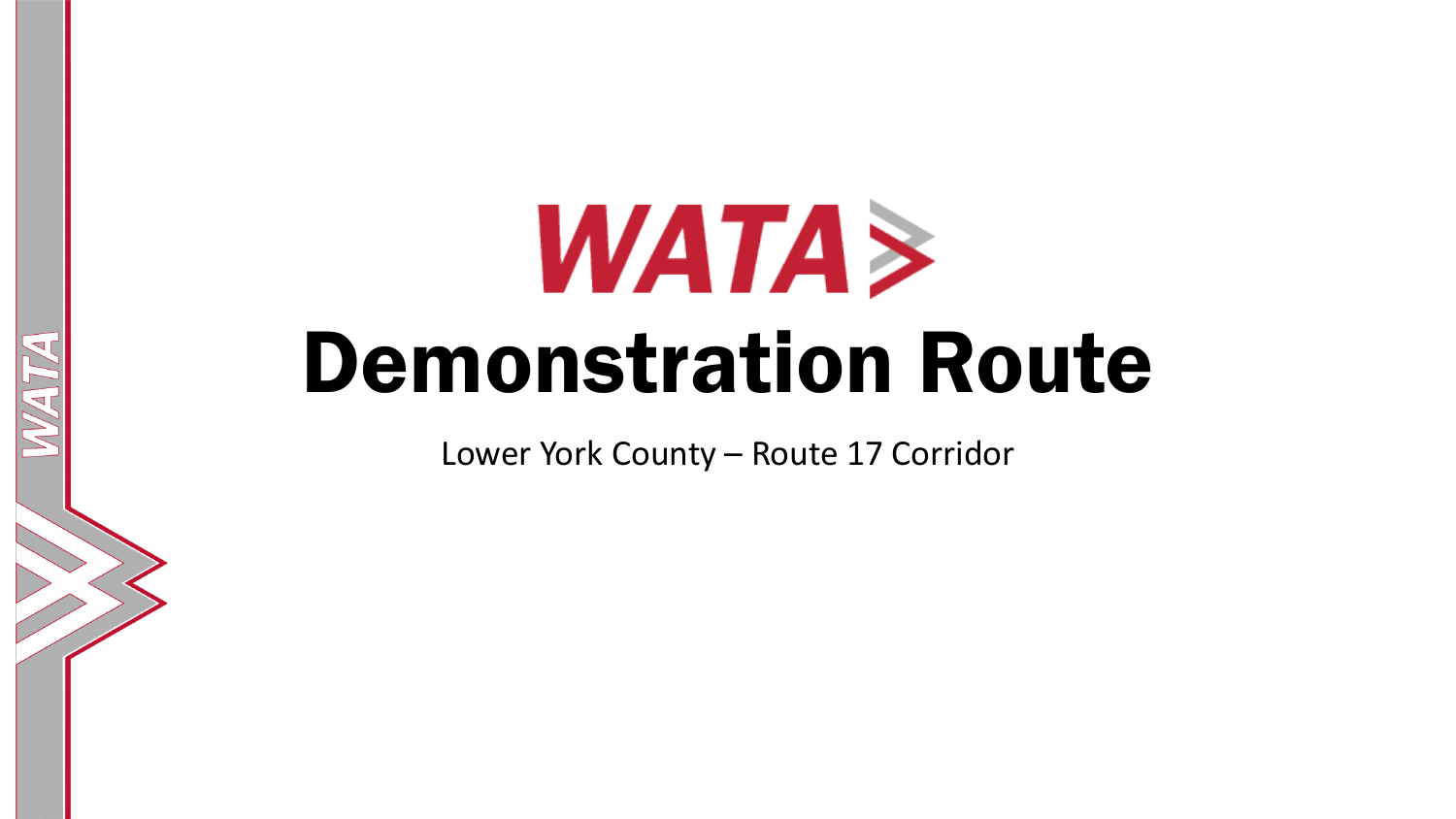#### Funding

- Applied for funding in 2015 with the purpose of providing transit service to the County of York's Edgehill and Yorktown Districts and to offer service connection to WATA's network of service to York County, James City County, the City of Williamsburg, and Hampton Roads Transit.
- Award is through the Congestion Mitigation and Air Quality Improvement (CMAQ) Program
- Funding is available over 3 years totaling just over \$1.5 million
	- Year 1 \$600k
	- Year 2 \$470k
	- Year 3 \$500k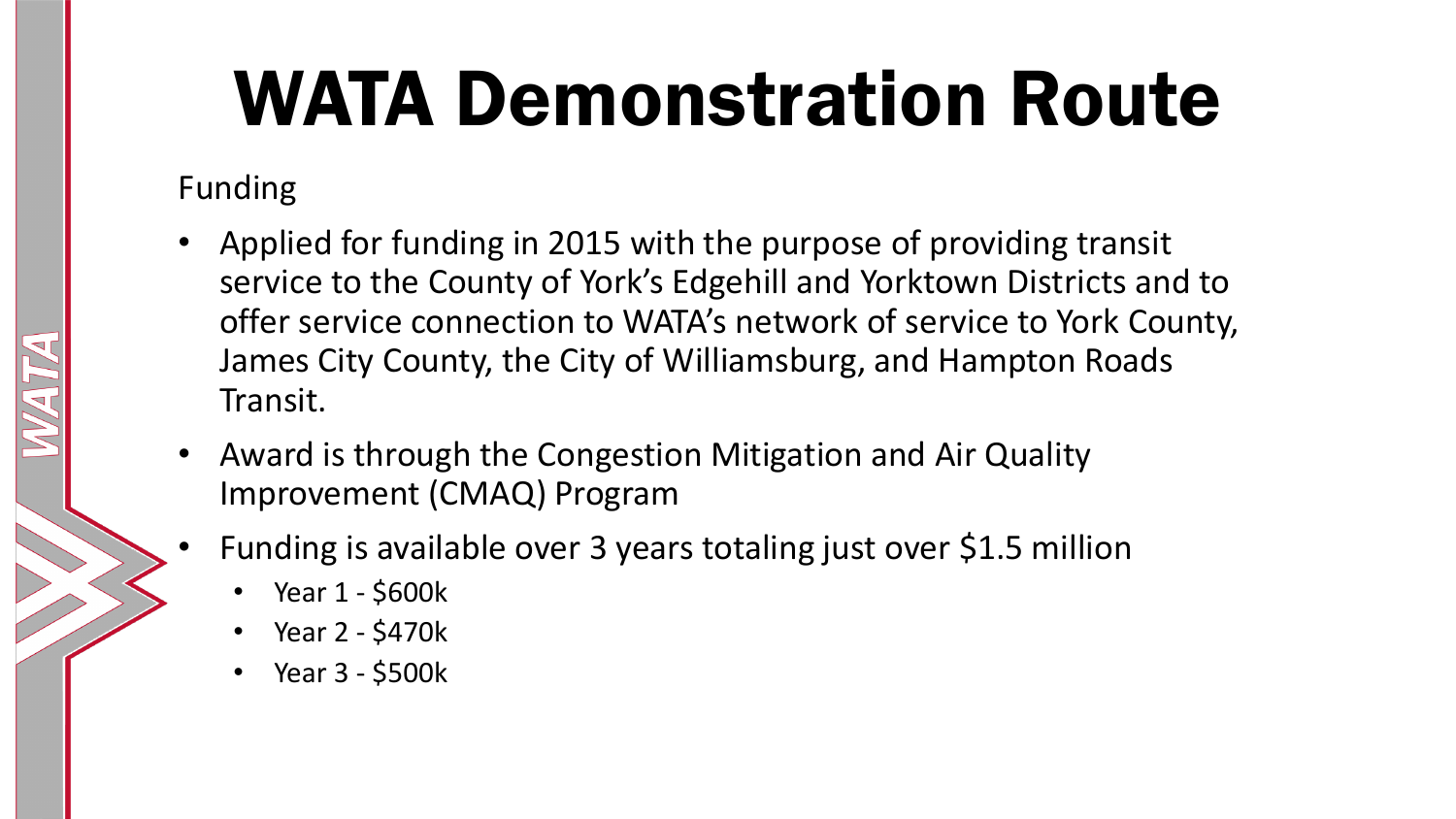

Outbound Service

- Planned to begin at the York County Courthouse
- Uses the same routing as the current York Trolley to leave the historic area
- WATA still pursuing possible agreements with private business for some stop locations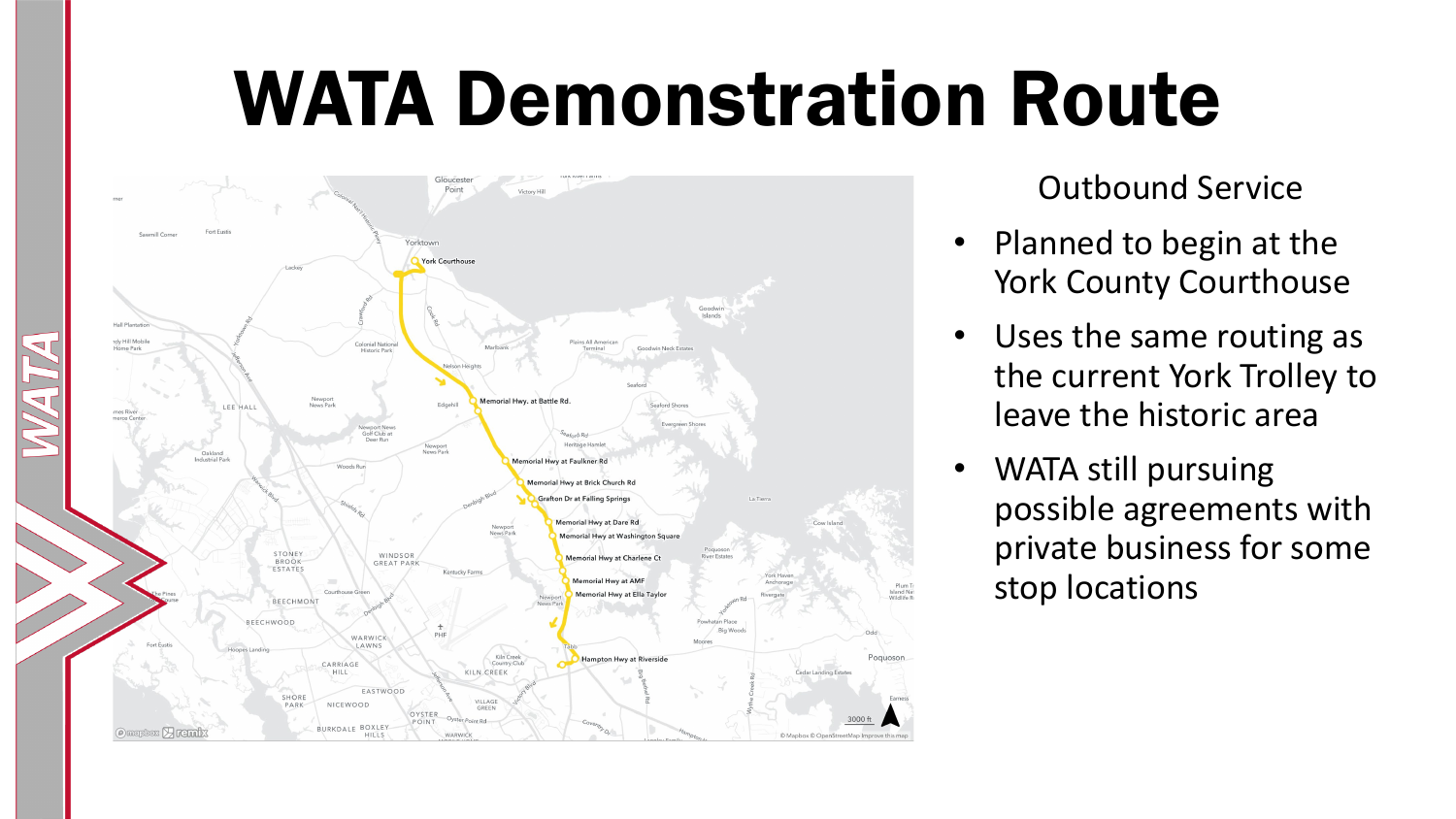

Inbound Stops

- Service would begin in the area of GW Memorial Hwy and Victory Blvd.
- Returning to the York County Courthouse via GW Memorial Hwy.
- All proposed stop locations are subject to change based on permitting and private agreements.